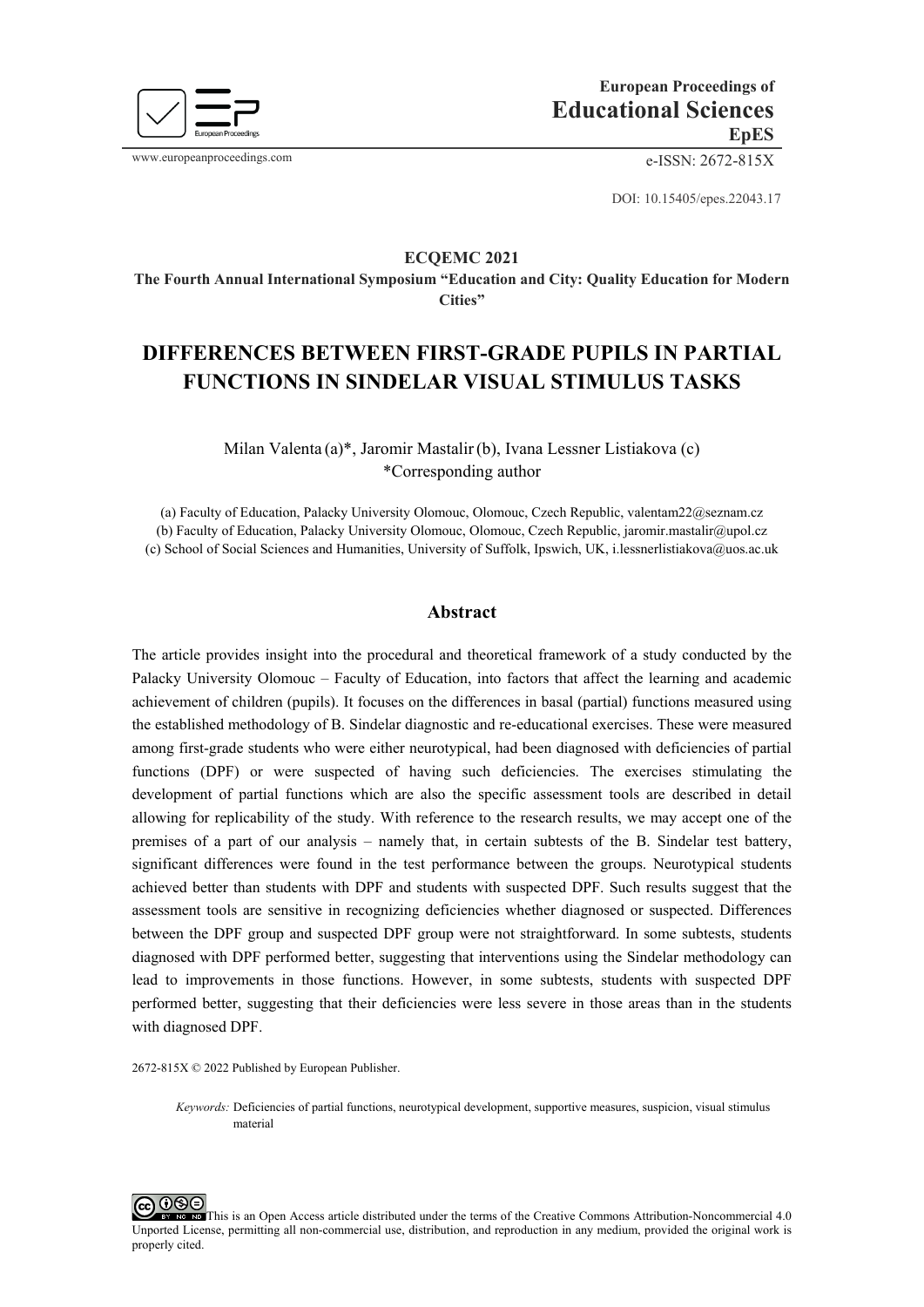# **1. Introduction**

This article analyses the partial results of a multi-year study carried out by the Palacky University Olomouc, Institute of Special Education Studies which focuses on factors that affect the dynamics of learning among children and students who require special-educational supportive measures – in other words, students with special educational needs. This specific analysis focuses on the differences in the dynamics of partial (basal) functions among first-grade students who had been diagnosed with deficiencies of partial functions, those suspected of having such deficiencies, with the third major study group (the normative group) comprised of neurotypical peers.

## **2. Problem Statement**

The starting point for comparing the data from these specific groups of first-graders were the findings from a smaller-scale preliminary research carried out as part of the overall project – namely that students with diagnosed disorders performed better with some of the B. Sindelar stimulus materials than neurotypical students. The premise of our research is to consider whether this could be the case because re-educated students diagnosed with deficiencies of partial functions (DPF) are more familiar with this stimulus material than neurotypical students. To test for this, we put together a group of students who were suspected of having DPF, which included students suspected of having DPF (based on the qualified judgement of their homeroom teacher) and those who had been recently diagnosed (within the last 3 months) and, as a result, have not yet received significant intervention.

## **3. Research Questions**

The aim of the study is to identify; describe and compare determinants of learning and its dynamics in children and students with needs for special-educational support measures.

The secondary goal of this analysis is to produce a comparison of the results of Sindelar subtests between neurotypical students, students with DPF and students suspected of having DTF which could be used to observe whether there are statistically significant differences (and if so, between which groups of respondents).

The subject of this analysis were visual stimulus materials (subtests) of the Sindelar battery. Subtests employed stimulus material by Sindelar (2007a, 2007b) published as the Diagnostic method for detecting partial function deficits in school children – handbook and described in other publications.

## **3.1. Participants**

The research was conducted in four Moravian regions and in the capital city Prague. The selection of students from the population of first-grade elementary school students for the study sample was done through deliberate institutional selection (Pedagogical and Psychological Counseling, Special Education Centres, elementary schools, Dyscentrum), with a total of 613 first-grade elementary school pupils. Out of these 422 were neurotypical; 119 were suspected of having deficiencies or had been recently diagnosed; 72 had DPF.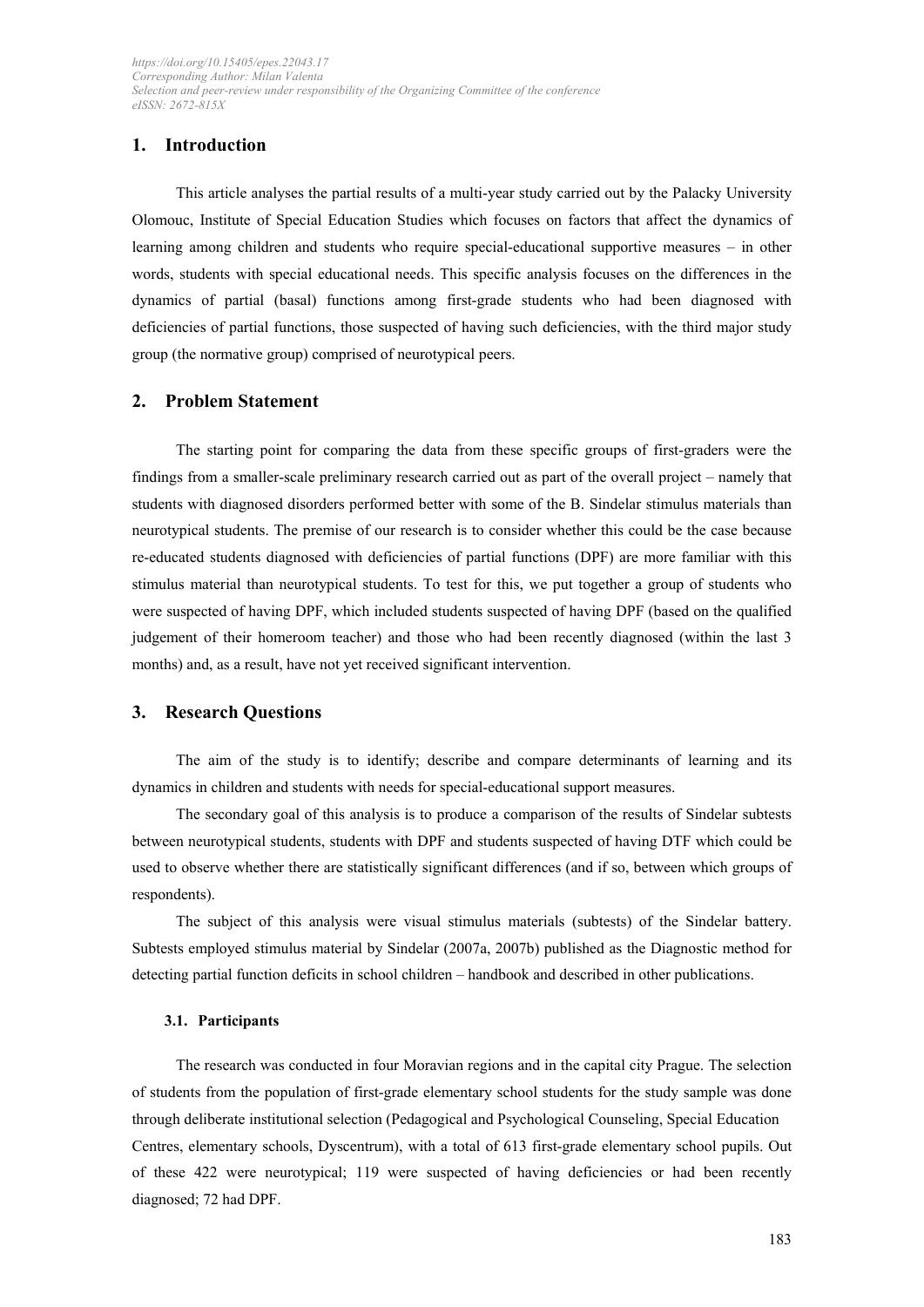#### **3.2. Survey instrument**

As it was mentioned above, selected subtests by Sindelar (2007b) were used for this purpose: *Diagnostic method for detecting deficits of partial functions in school* children – handbook.

These comprised:

- 1. Stimulus material for the visual classification subtest (copying a shape), subtest B of the test battery;
- 2. Stimulus material for the visual differentiation of image pairs, subtest D of the test battery;

3. Stimulus material for visual memory subtest – pictures, subtest Ga of the test battery; Stimulus material for visual memory subtest – shapes, subtest Gb of the test battery.

#### **4. Purpose of the Study**

The theoretical framework of this research is based on the theory of deficiencies of partial (basal) functions (DPF) of Affolter (1972) and Sindelar (1985, 2000) and Sindelar et al. (2018) and the additional observations of partial performance reduction by Scharinger and Scharinger (1994). The general theoretical basis of the research is in neuropsychology, cognitive psychology and ontogenetic psychology.

The need for further insight into this issue stems from the lack of this or similar kind of research in the Czech Republic, despite the fact that – according to research conducted elsewhere (Affolter, 1972; Roloff, 1989 as cited in Sindelar, 2000; Sindelar et al., 2018) – deficiencies of basal functions affect 15- 20% of school-age children and significantly contribute to failures at school due to being the determiners of, among other things, specific developmental disorders of scholastic skills and of a wide range of emotional disorders in childhood and adolescence. Converting these statistics into numbers, for the Czech Republic, this would mean that roughly 200,000 children and students are affected by DPF (OECD, 2019; Santiago et al., 2012). We do not know the actual prevalence – learning this prevalence falls under the survey part of the research project. However, studies from other countries (such as Carroll et al., 2003; Flanagan et al., 2018; Layes et al., 2021; Mohamed et al., 2021) repeatedly point to the fact that improving partial cognitive functions – including phonemic awareness, morphological awareness, visual differentiation etc. – positively affects the acquisition of reading and writing skills. Šilonová et al. (2021) provided evidence that using the Sindelar (2000) methodology is an effective intervention strategy for children from socially disadvantaged backgrounds. In other words, supporting development and minimizing the listed deficiencies often plays a key role in the acquisition of the trivium and thus directly affects the future successfulness of students. In addition, all the listed skills can be divided into truly partial components. For example, research by Carroll et al. (2003) shows that the development of phonemic awareness is preceded by the development of syllabification, the ability to separate the first vowel from the rest of the word and the development of articulatory skills. A recent study by Ray et al. (2021) confirmed the links between foundational skills needed for handwriting such as perceptual and motor skills and the development of literacy, including phonological skills. Grofčíková and Máčajová (2021) also verified that phonological and phonemic awareness predicted literacy skills (reading and writing) and therefore suggested that partial functions need to be assessed and supported through targeted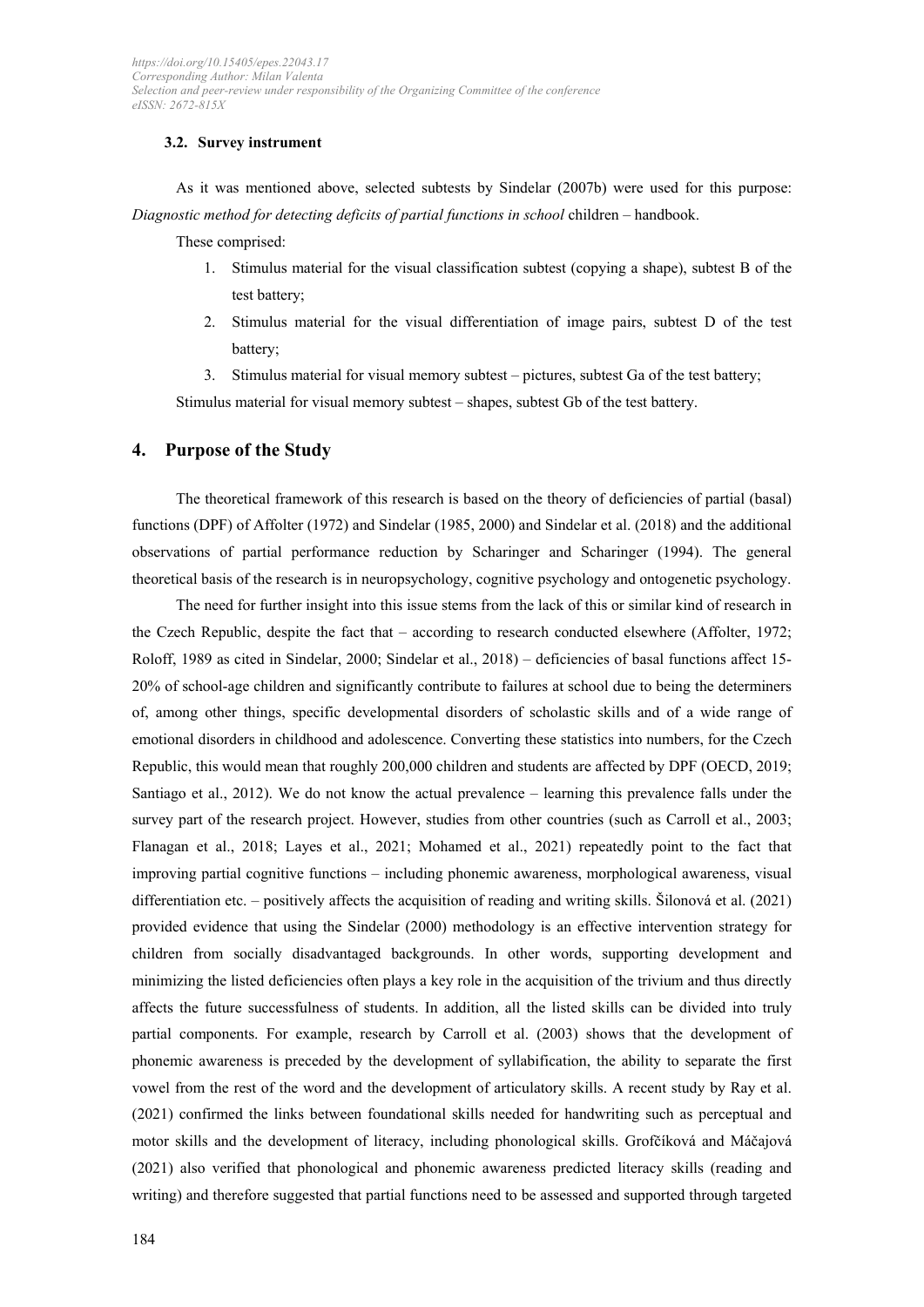interventions. Similarly, Rezaei et al. (2020) confirmed the effectiveness of training in partial functions, specifically auditory discrimination, in improving the skills of students with dyslexia. Other programmes focused on developing foundational partial skills for handwriting (Taverna et al., 2020) and visual-spatial skills (Brock et al., 2018) proved to be effective, not only for learning but behaviour too.

Adequate maturation and harmonious development of partial (basal) functions are a prerequisite for the development of more complex processes and acquisition of the complex skills belonging to the trivium – the ability to read, write and count. Deficiencies of partial functions (DPF) are thus one of the causes of specific learning and behavioral disorders. For example, Cheng et al. (2018) reported visual deficits in both individuals with dyslexia and dyscalculia.

Graichen (1973) defined DPF as a reduction in the performance of individual factors or elements within a larger functional system that are necessary for the acquisition of certain complex adaptation processes. However, this general definition of the phenomena includes a far too wide range of disorders and as a result, the entire concept was narrowed down and specified for the purposes of counselling and practical special education.

Partial functions (as simplified for the purposes of this research project) include a cluster of ten functions – a deficiency in either one of them can affect the learning of a given student through a corresponding symptom (repeating mistakes, for example, in spelling or reading).

Sindelar (2000) clearly illustrates the individual partial functions on an example of a secondgrader's dictation exam. In order for the child to write the dictated sentence correctly, the child needs to:

- distinguish the teacher's voice from other environmental sounds (auditory attention auditory differentiation figure-background);
- briefly hold the spoken sentence in (auditory) memory;
- $\blacksquare$  divide the word into sounds phonemes (auditory analysis);
- $\blacksquare$  differentiate the individual phonemes from similar phonemes (auditory differentiation phonemic hearing);
- choose the correct graphemes to represent the phonemes (visual memory);
- not confuse similar-looking graphemes (visual differentiation graphomatic vision);
- connect the correct phoneme with the correct grapheme, i.e., connect interperceptive information (intermodal functions, the partial ability to create intermodal relationships);
- coordinate the fine the motor skills of fingers during writing (visual-motor coordination);
- $\blacksquare$  place the letters into the correct section of the line (spatial orientation);
- not shuffle up the correct sequence of phonemes and graphemes and not forget either one of the listed activities (perception of time, sequencing).

Diagnosing DPF employs the above-described procedural scheme. Instrumentally, it uses established means of psychological and special-educational normative diagnostics (both clinical and counseling ones), with a preference for dynamic diagnostic means (Elliot et al., 2018; Feuerstein, 2018; Kim, 2020; Tzuriel, 2021).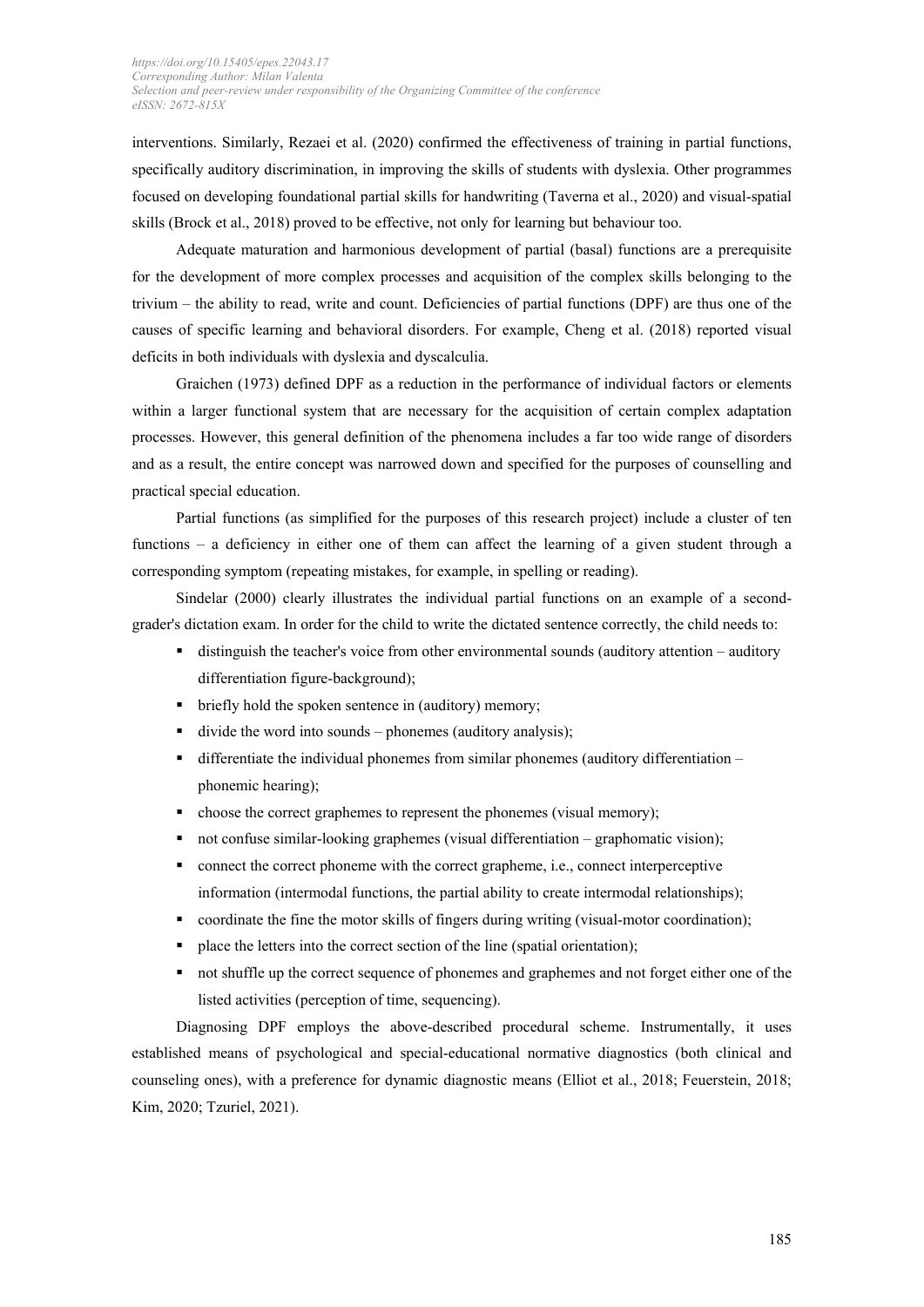# **5. Research Methods**

Ad 1: Assignment: *"Copy the shape as best you can"* (place the pattern on the left for right-handed students and on the right for left-handed ones). Template – Figure 1. Evaluation: Following the manual, the drawing is evaluated with 0, 0.5, 1 or 2 points.



Figure 1. Template – material for the visual classification subtest

Ad 2: Assignment: "*Now, I'll show you two pictures. Please tell me if these pictures are the same or if they are different".* (First, show the two alarm clocks where the difference is most apparent and ensure that the child understands the assignment. Do not tell the child if it makes a mistake. Put the new image over the previous one to prevent it from being distracting.) Stimulus material – Figure 2.

Evaluation  $-$  if the answer is that they are the SAME, circle A; if the answer is that they are DIFFERENT, circle N. Then add all the circled letters that have a 1 next to them, which will yield the point score (Table 1).

| Alarm<br>clock   |        | Candle House   | Bed    | Lamp Bear | Boy                                              | Snowman                                        | Girl   | Snail                |
|------------------|--------|----------------|--------|-----------|--------------------------------------------------|------------------------------------------------|--------|----------------------|
| $A-N1$           |        |                |        |           | $A1-N$ $A-N1$ $A1-N$ $A1-N$ $A-N1$ $A-N1$ $A-N1$ |                                                | $A1-N$ | $A1-N$               |
| <b>Butterfly</b> |        | Hat Grape Bird |        |           |                                                  | Steam<br>Engine Teapot Flowers Curtain Firtree |        | Leafy<br><b>Tree</b> |
| $A1-N$           | $A1-N$ | $A-N1$         | $A-N1$ | $A1-N$    | $A-N1$ $A-N1$                                    | A $1-N$                                        | $A-N1$ | $A1-N$               |

**Table 1.** Record sheet – the visual differentiation



Figure 2. Template – material for the visual differentiation of image pairs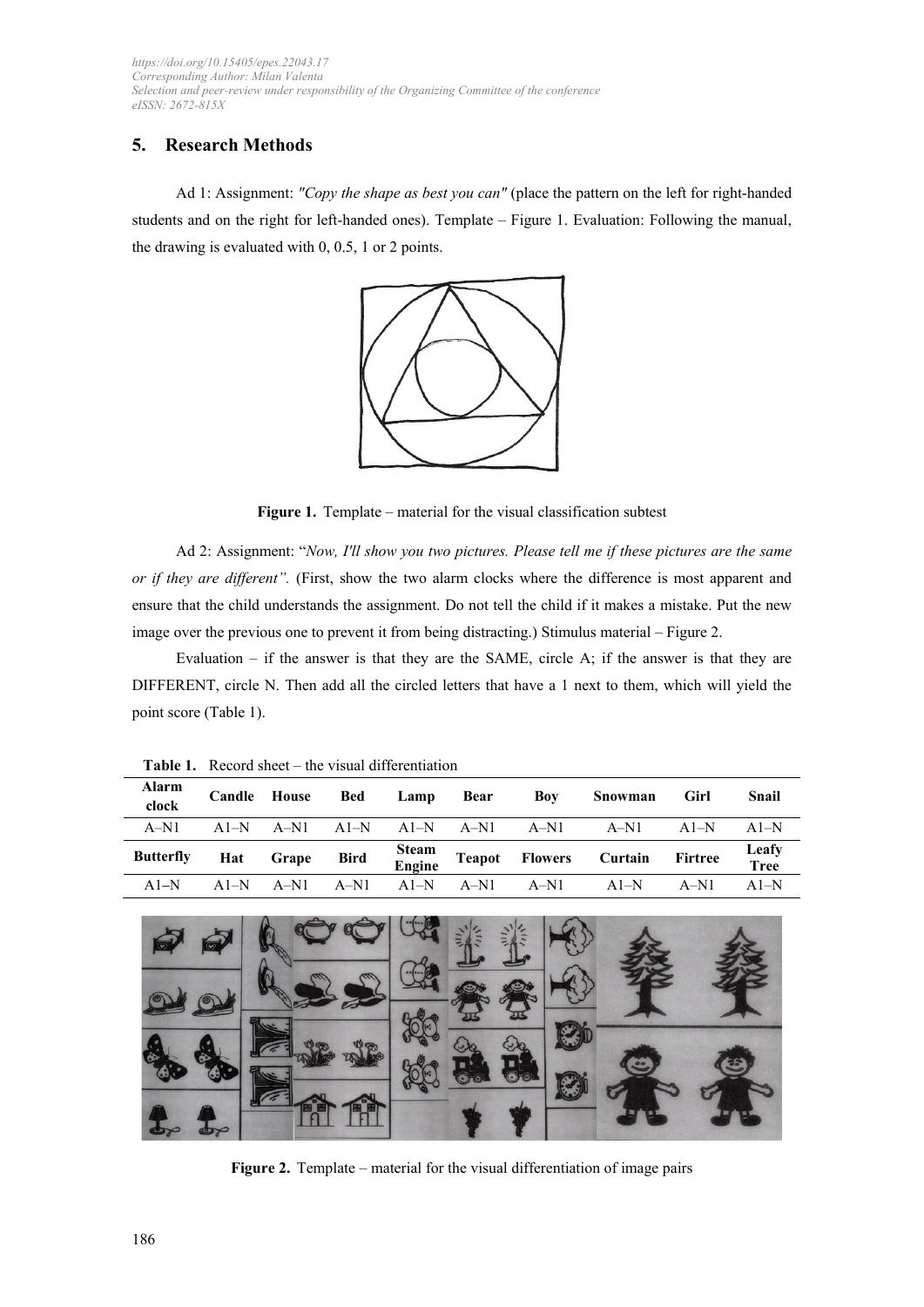Ad 3: Assignment: *"Put your tongue between your teeth, observe me closely and try your best to memorize these pictures".* (Place the cards in front of the child from left to right at the speed of one card every two second – proceed in the order found in the Table 2. Again, proceeding from left to right, turn over the cards, one by one, so that the images are no longer visible. Give the child a shuffled stack of cards with the same images on them and ask it to replicate the sequence of images – to help the child understand, you can compare it to the card game Concentration. Stimulus material: Figure 3. Evaluation – using initial letters enter the sequence in which the child arranged the cards into the table – assign one point per each correctly placed picture.

| <b>Table 2.</b> Record sheet – visual memory subtest (pictures) |      |      |         |  |               |  |       |
|-----------------------------------------------------------------|------|------|---------|--|---------------|--|-------|
| C ar                                                            | H at | T ea | J ester |  | Dog Apple Bag |  | T ube |



**Figure 3.** Template – material for the visual memory subtest (pictures)

Ad 4: Assignment: *"Observe me closely and try to memorize these geometric shapes".* Place the cards in front of the child from left to right at the speed of one card every two second – proceed in the order found in the Table 3. Again, proceeding from left to right, turn over the cards, one by one, so that the shapes are no longer visibly. Give the child a shuffled stack of cards with the same shapes on them and ask it to replicate the sequence of images – to help the child understand, you can compare it to the card game Concentration. Stimulus material: Figure 4. Evaluation – using initial letters enter the sequence in which the child arranged the cards into the table – assign one point per each correctly placed shape. Evaluation – enter the sequence in which the child arranged the shapes into the table – assign one point for each correctly placed shape.

**Table 3.** Record sheet – visual memory subtest (shapes)

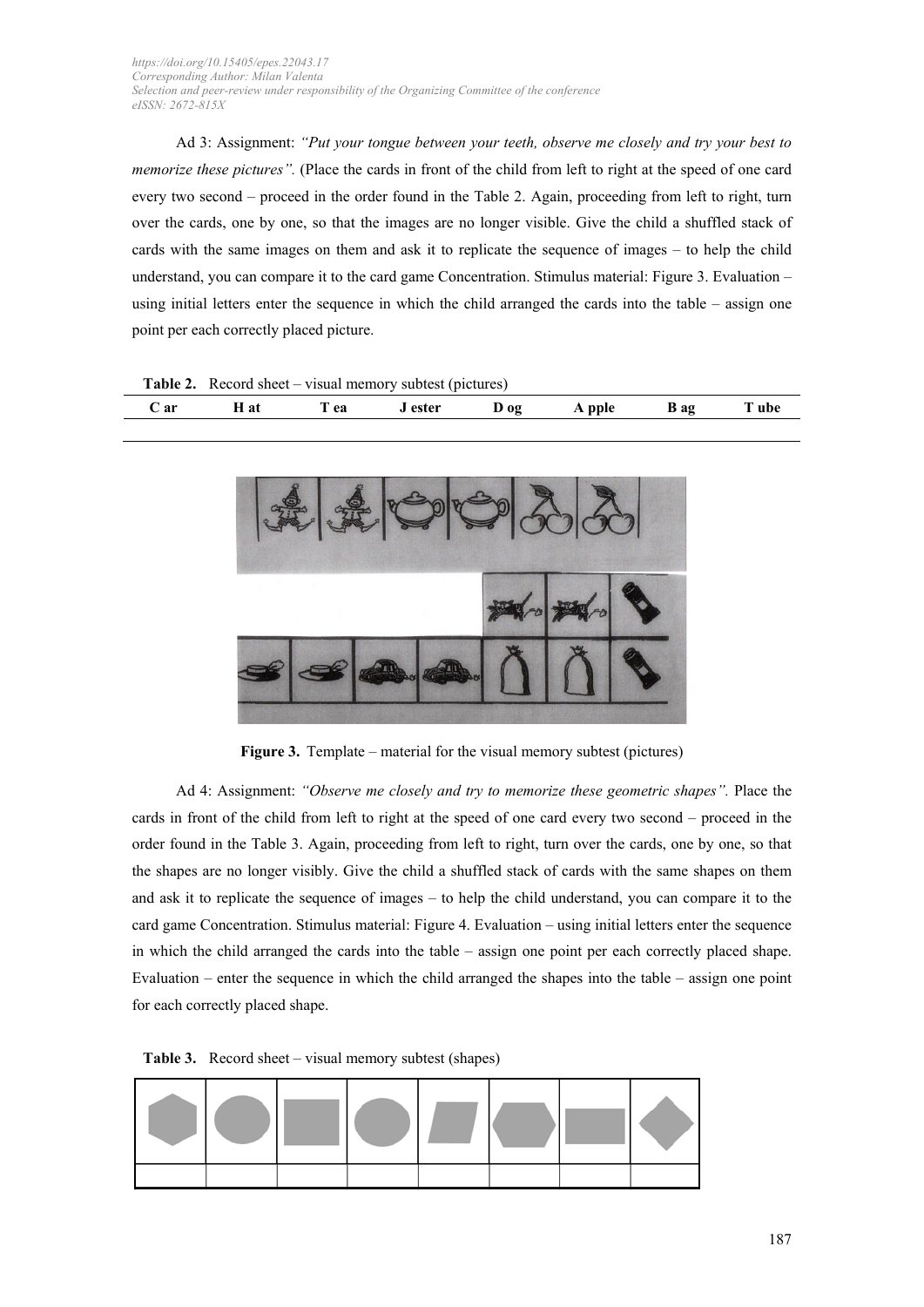

**Figure 4.** Template – material for the visual memory subtest (shapes)

# **6. Findings**

Ad. 1: Subtest B of the test battery – visual classification subtest (copying a shape). First-grade students (neurotypical vs. suspicion of DPF vs. DPF) (See Table 4 and Figure 5).

|                  | First-grade elementary school pupils |         |                  |         |            |         |  |  |
|------------------|--------------------------------------|---------|------------------|---------|------------|---------|--|--|
| <b>Subtest B</b> | Neurotypical                         |         | <b>Suspicion</b> |         | <b>DPF</b> |         |  |  |
| Points           | Frequency                            | Valid % | Frequency        | Valid % | Frequency  | Valid % |  |  |
| $\mathbf{0}$     | 251                                  | 59.3    | 93               | 74.4    | 41         | 51.3    |  |  |
| 0.5              | 59                                   | 13,9    | 0                | 0       | 22         | 27.5    |  |  |
|                  | 73                                   | 17.3    | 22               | 17.6    | 16         | 20      |  |  |
| C                | 40                                   | 9.5     | 10               | 8       |            | 1.3     |  |  |
| Total            | 423                                  | 100     | 125              | 100     | 80         | 100     |  |  |

**Table 4.** Results of subtest B – visual classification



**Figure 5.** Results of subtest B – visual classification

Statistically significant differences:

- neurotypical: Suspicion ( $p = 0.020$ );
- $\blacksquare$  suspicion: DPF (p = 0.035).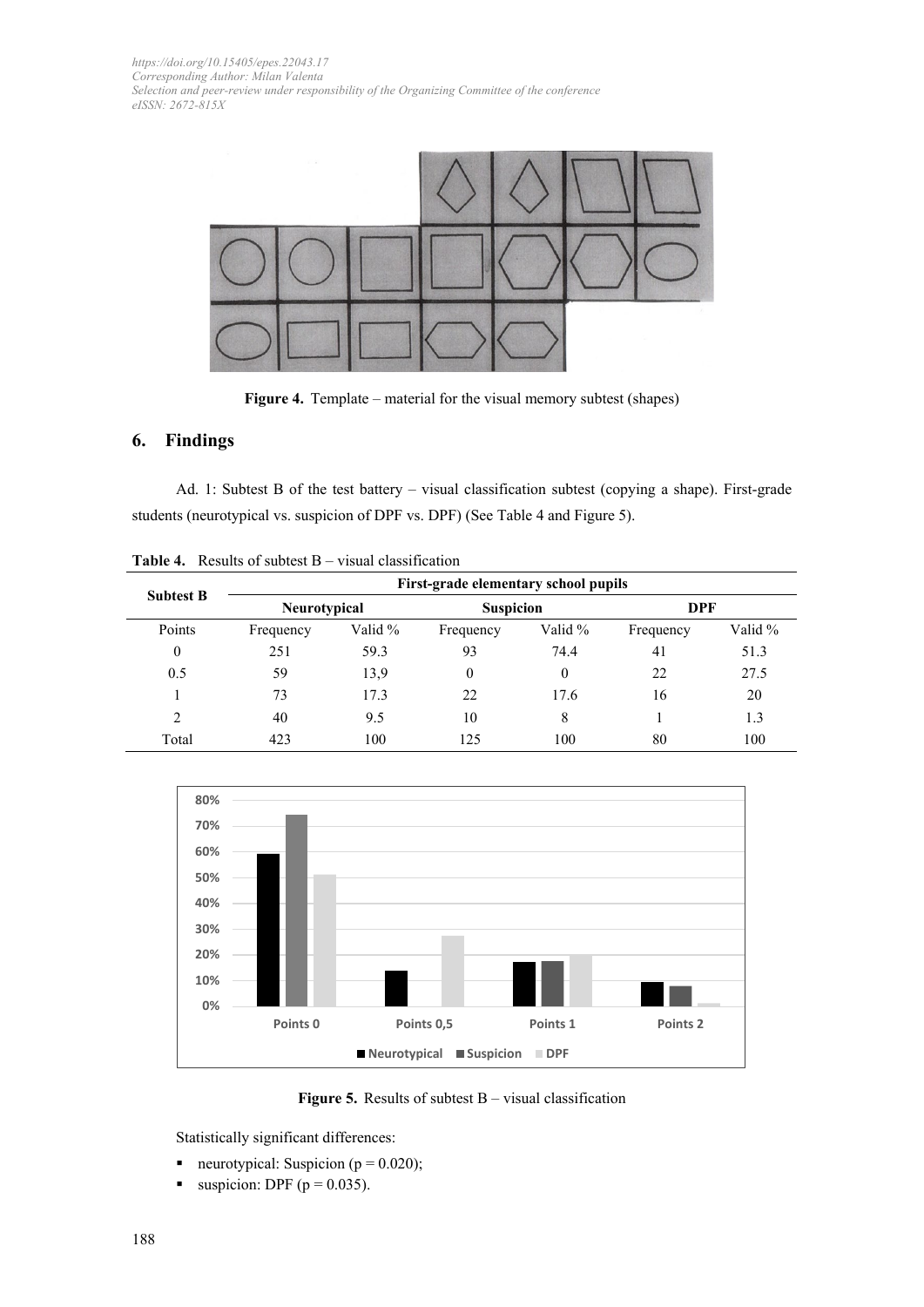Ad. 2: Subtest D of the test battery – visual differentiation of image pairs. First-grade students (neurotypical vs. suspicion of DPF vs. DPF) (See Table 5 and Figure 6).

|                  | First-grade elementary school pupils |          |                  |          |                |              |  |  |
|------------------|--------------------------------------|----------|------------------|----------|----------------|--------------|--|--|
| <b>Subtest D</b> | Neurotypical                         |          | <b>Suspicion</b> |          | <b>DPF</b>     |              |  |  |
| <b>Points</b>    | Frequency                            | Valid %  | Frequency        | Valid %  | Frequency      | Valid %      |  |  |
| 3                |                                      | 0.2      | $\mathbf{0}$     | $\Omega$ | $\theta$       | $\mathbf{0}$ |  |  |
| 7                | $\Omega$                             | $\theta$ | 1                | 0.8      | $\theta$       | $\mathbf{0}$ |  |  |
| 8                | 1                                    | 0.2      | $\overline{2}$   | 1.6      | $\theta$       | $\mathbf{0}$ |  |  |
| 9                | 2                                    | 0.5      | $\mathbf{0}$     | $\theta$ | $\mathbf{0}$   | $\mathbf{0}$ |  |  |
| 10               | 7                                    | 1.7      | $\overline{4}$   | 3.1      | 1              | 1.3          |  |  |
| 11               | 21                                   | 5        | 13               | 10.2     | 3              | 3.8          |  |  |
| 12               | 25                                   | 5.9      | 9                | 7.1      | $\overline{4}$ | 5.1          |  |  |
| 13               | 50                                   | 11.8     | 15               | 11.8     | 6              | 7.6          |  |  |
| 14               | 40                                   | 9.5      | 17               | 13.4     | 12             | 15.2         |  |  |
| 15               | 78                                   | 18.4     | 22               | 17.3     | 16             | 20.3         |  |  |
| 16               | 54                                   | 12.8     | 22               | 17.3     | 11             | 13.9         |  |  |
| 17               | 57                                   | 13.5     | 13               | 10.2     | 11             | 13.9         |  |  |
| 18               | 40                                   | 9.5      | 6                | 4.7      | 6              | 7.6          |  |  |
| 19               | 22                                   | 5.2      | $\boldsymbol{0}$ | $\theta$ | 6              | 7.6          |  |  |
| 20               | 25                                   | 5.9      | 3                | 2.4      | 3              | 3.8          |  |  |
| Total            | 423                                  | 100      | 127              | 100      | 79             | 100          |  |  |

**Table 5.** Results of subtest D – visual differentiation of image pairs



**Figure 6.** Results of subtest D – visual differentiation of image pairs

Statistically significant differences:

- neurotypical: Suspicion ( $p = 0.000$ );
- uspicion: DPF ( $p = 0.005$ ).

Ad. 3: Subtest Ga of the test battery – visual memory (pictures). First-grade students (neurotypical vs. suspicion of DPF vs. DPF) (See Table 6 and Figure 7).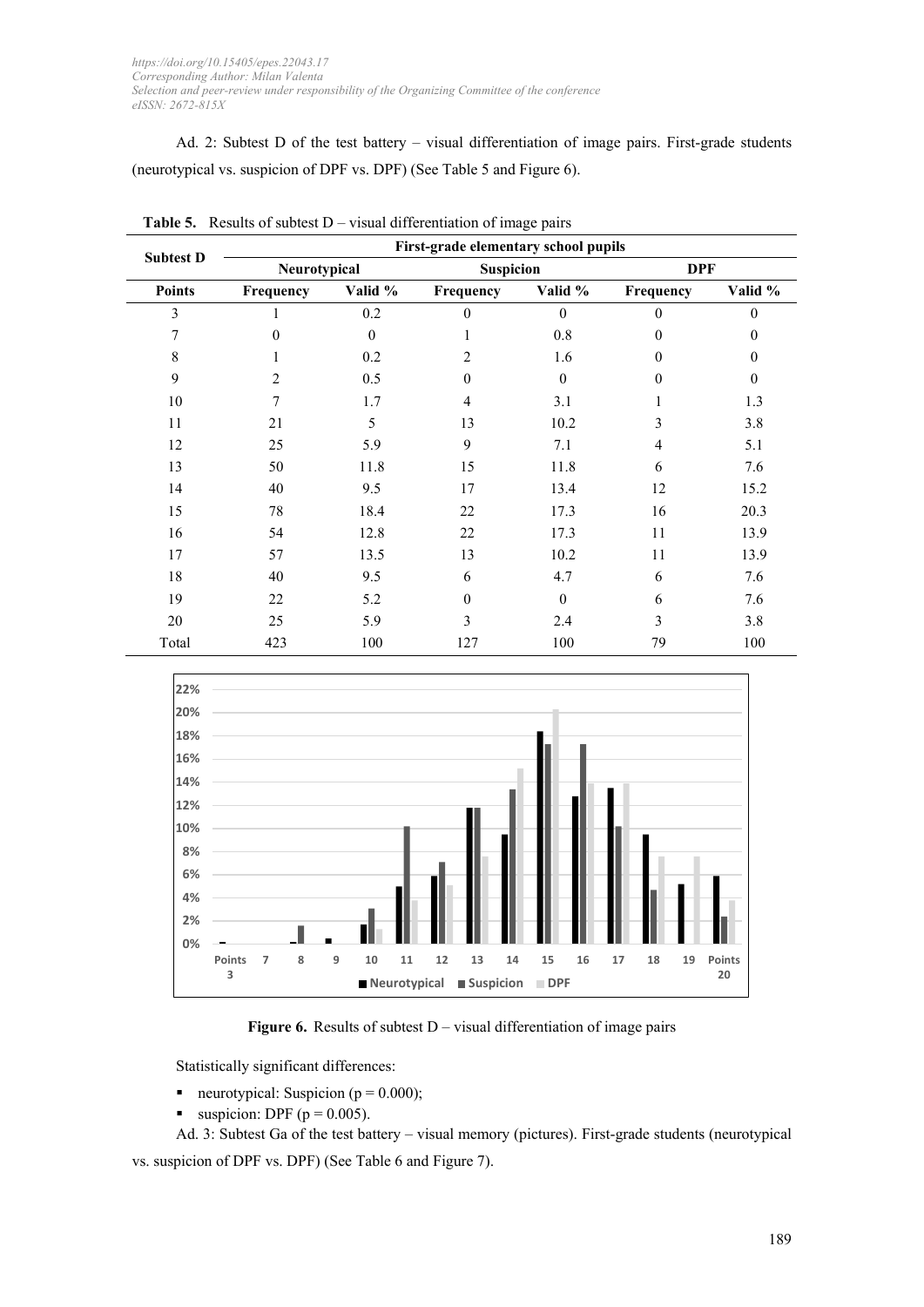|                   | First-grade elementary school pupils |                      |                  |          |            |         |  |  |
|-------------------|--------------------------------------|----------------------|------------------|----------|------------|---------|--|--|
| <b>Subtest Ga</b> | Neurotypical                         |                      | <b>Suspicion</b> |          | <b>DPF</b> |         |  |  |
| <b>Points</b>     | <b>Frequency</b>                     | Valid %<br>Frequency |                  | Valid %  | Frequency  | Valid % |  |  |
|                   | 13                                   | 3.1                  | 3                | 2.4      |            | 1.2     |  |  |
| $\overline{2}$    | 20                                   | 4.7                  | 6                | 4.8      | 2          | 2.5     |  |  |
| 3                 | 36                                   | 8.5                  | 19               | 15.2     | 9          | 11.1    |  |  |
| 4                 | 74                                   | 17.5                 | 18               | 14.4     | 8          | 9.9     |  |  |
| 5                 | 43                                   | 10.2                 | 13               | 10.4     | 15         | 18.5    |  |  |
| 6                 | 92                                   | 21.8                 | 33               | 26.4     | 20         | 24.7    |  |  |
| 7                 | 7                                    | 1.7                  | $\theta$         | $\theta$ | 1          | 1.2     |  |  |
| 8                 | 137                                  | 32.5                 | 33               | 26.4     | 25         | 30.9    |  |  |
| Total             | 422                                  | 100                  | 125              | 100      | 81         | 100     |  |  |

|  | <b>Table 6.</b> Results of subtest $Ga$ – visual memory (pictures) |
|--|--------------------------------------------------------------------|
|--|--------------------------------------------------------------------|



Figure 7. Results of subtest Ga – visual memory (pictures)

Ad. 4: Subtest Gb of the test battery – visual memory (shapes). First-grade students (neurotypical vs. suspicion of DPF vs. DPF) (See Table 7 and Figure 8).

| <b>Subtest Gb</b> | First-grade elementary school pupils |         |                  |          |                  |          |  |  |
|-------------------|--------------------------------------|---------|------------------|----------|------------------|----------|--|--|
|                   | Neurotypical                         |         | <b>Suspicion</b> |          | <b>DPF</b>       |          |  |  |
| <b>Points</b>     | <b>Frequency</b>                     | Valid % | <b>Frequency</b> | Valid %  | <b>Frequency</b> | Valid %  |  |  |
|                   | 23                                   | 5.5     | 11               | 8.9      | 7                | 9        |  |  |
| 2                 | 62                                   | 14.9    | 19               | 15.4     | 13               | 16.7     |  |  |
| 3                 | 84                                   | 20.2    | 27               | 22.0     | 20               | 25.6     |  |  |
| 4                 | 91                                   | 21.9    | 23               | 18.7     | 11               | 14.1     |  |  |
| 5                 | 59                                   | 14.2    | 14               | 11.4     | 8                | 10.3     |  |  |
| 6                 | 58                                   | 14.0    | 21               | 17.1     | 13               | 16.7     |  |  |
| 7                 |                                      | 0.2     | $\theta$         | $\Omega$ | $\theta$         | $\theta$ |  |  |
| 8                 | 37                                   | 8.9     | 8                | 6.5      | 6                | 7.7      |  |  |
| Total             | 415                                  | 100     | 123              | 100      | 78               | 100      |  |  |

**Table 7.** Results of subtest Gb – visual memory (shapes)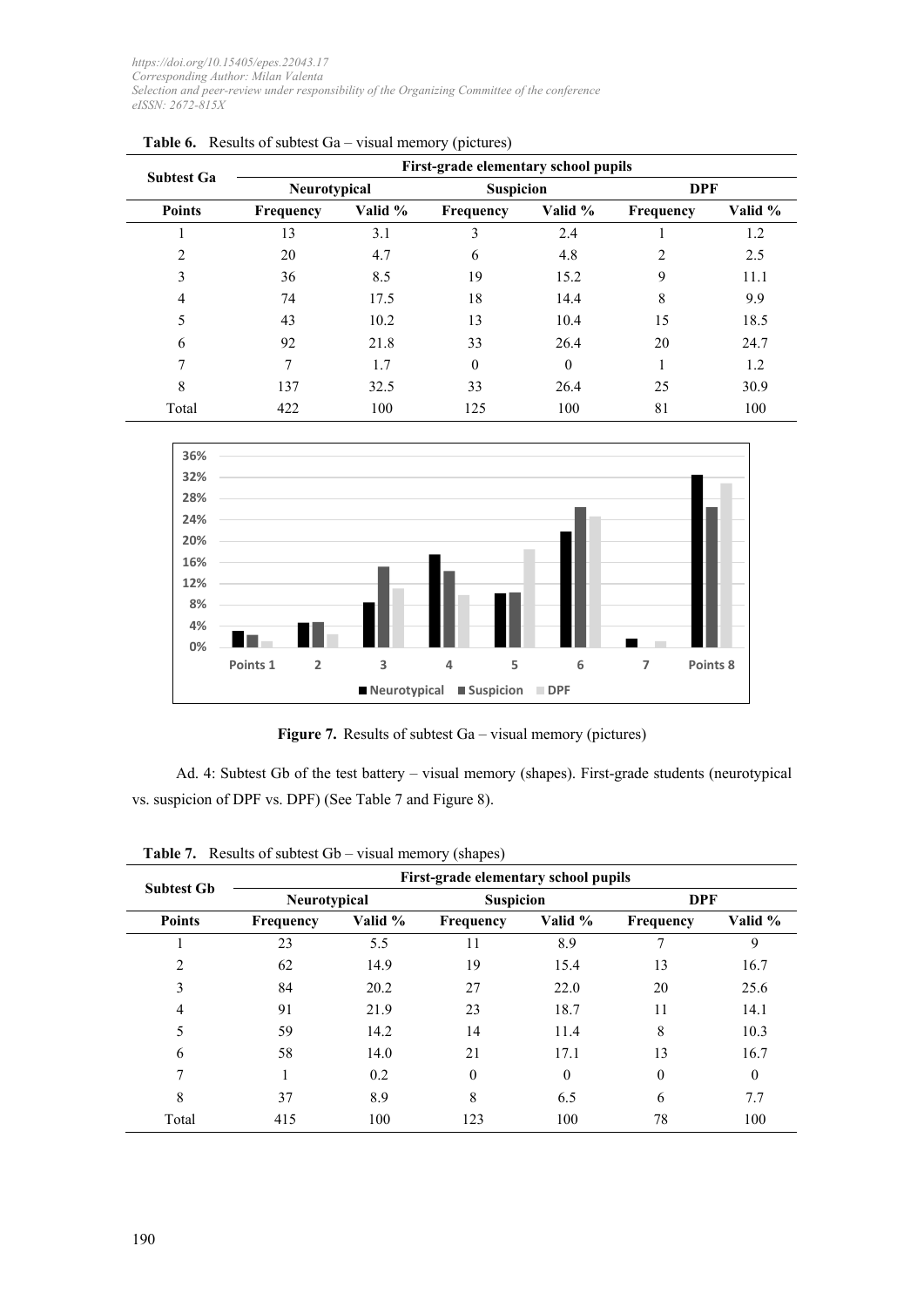

**Figure 8.** Results of subtest Gb – visual memory (shapes)

Statistically significant difference (Mann-Whitney test,  $p = 0.035$ ) Reliability:

- cronbach's alpha: .787253398;
- standardized alpha: .793981430.

# **7. Conclusion**

The above tables and figures clearly show the distribution of data in sets focused on perceptionvisual partial functions – a comparison of neurotypical first-grade students vs. those suspected of DPF vs. diagnosed with DPF.

The statistical significance of differences in the response set is indicated (incl. the significance p) below the frequency tables in cases where the statistical test showed a difference.

Statistically significant differences were found in the subtests:

- Subtest B: visual classification (copying a shape) with a significance of neurotypical students vs. students with DPF = .020 and students with suspicion of DPF vs. students with DPF = .035. The analysis shows that neurotypical students achieved better results than students from the other two groups (students suspected of having DPF achieved better results than those with DPF).
- Subtest D: visual differentiation of image pairs significance neurotypical vs. suspicion of  $DPF = 0.000$ , students with suspicion of DPF vs. students with deficiencies = .005. Neurotypical students showed the best results, while students with deficiencies did better than students suspected of having deficiencies.
- Subtest Gb: visual memory shapes, statistically significant difference  $p = 0.035$ , the best results were, again, achieved by the neurotypical students.

Statistical analysis of the data did not reveal any statistically significant differences for the subtest Ga (visual memory – pictures). Nevertheless, the frequency table shows that neurotypical students and students with DPF performed the best in this subtest.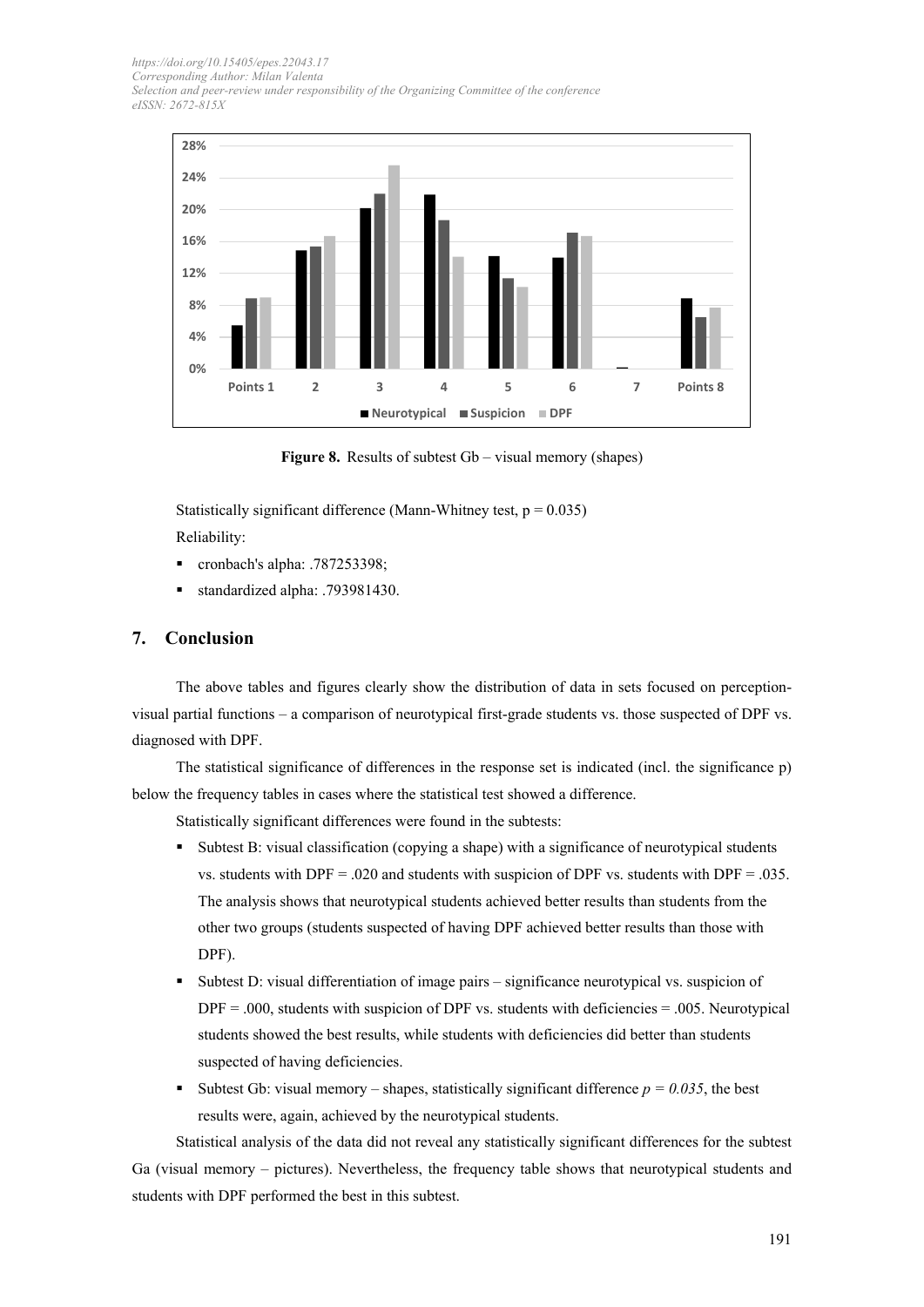From what has been stated above, we may generalize that in tests focused on visual memory, perception and differentiation, there are statistically significant differences between respondent groups in the subtests B, D and Gb (visual classification – copying a shape, visual differentiation of image pairs, visual memory – shapes). In contrast, the Ga subtest – visual memory for pictures – did not show any statistically significant differences.

In the individual subtest, neurotypical students scored the highest. Between students suspected of DPF and students with deficiencies, the suspected group achieved better results in subtest B (visual classification – copying a shape), while students with deficiencies did better in subtest D (visual differentiation of image pairs). The results of subtests focused on visual memory (Ga, Gb) did not show major differences between the two groups.

In contrast to auditory subtests (auditory memory and differentiation) and subtests of orientation within the body schema which, in prior research, showed clear right-side dominance (see distribution curve) of performances (i.e. the prevalence of average and above-average results), visual subtests show a different pattern – subtests D and Gb appeared somewhat balanced, subtest B appeared too difficult for the subjects and subtest Ga was too easy.

The study provides an insight into the basal partial functions that determine pupils' learning at a young age. Gaining mastery, proficiency and confidence in these underlying functions leads to improvement in skills directly used in academic tasks such reading and writing. Thus, being involved in interventions focusing on these basal functions may improve children's overall academic achievement. While from the study results, it is obvious that children with neurotypical development do well in tasks testing the partial functions, children with suspected or diagnosed special educational needs struggle to achieve the same results. In addition, the study provides evidence of the importance of early diagnosis that is connected with provision of interventions, because some children with diagnosed deficiencies performed better in certain subtests than children with suspected difficulties. This suggests that interventions focusing on enhancing the basal functions can improve children's learning and contribute to school success for children who would otherwise be at risk of school failure.

# **Acknowledgments**

The study is part of the project: VaV PdF 2020 002 Faktory ovlivňující dynamiku edukability dětí a žáků s potřebou speciálněpedagogických podpůrných opatření.

#### **References**

- Affolter, F. (1972). *Entwicklung visueller und auditiver Prozesse* [Auditory and visual process development]*.* Psychologie.
- Brock, L. L., Murrah, W. M., Cottone, E. A., Mashburn, A. J., & Grissmer, D. W. (2018). An after-school intervention targeting executive function and visuospatial skills also improves classroom behavior. *International Journal of Behavioral Development, 42*(5), 474–484. https://doi.org/10.1177/0165025417738057
- Carroll, J. M., Snowling, M. J., Stevenson, J., & Hulme, C. (2003). The development of phonological awareness in preschool children. *Developmental psychology, 39*(5), 913–923. https://doi.org/10.1037/0012-1649.39.5.913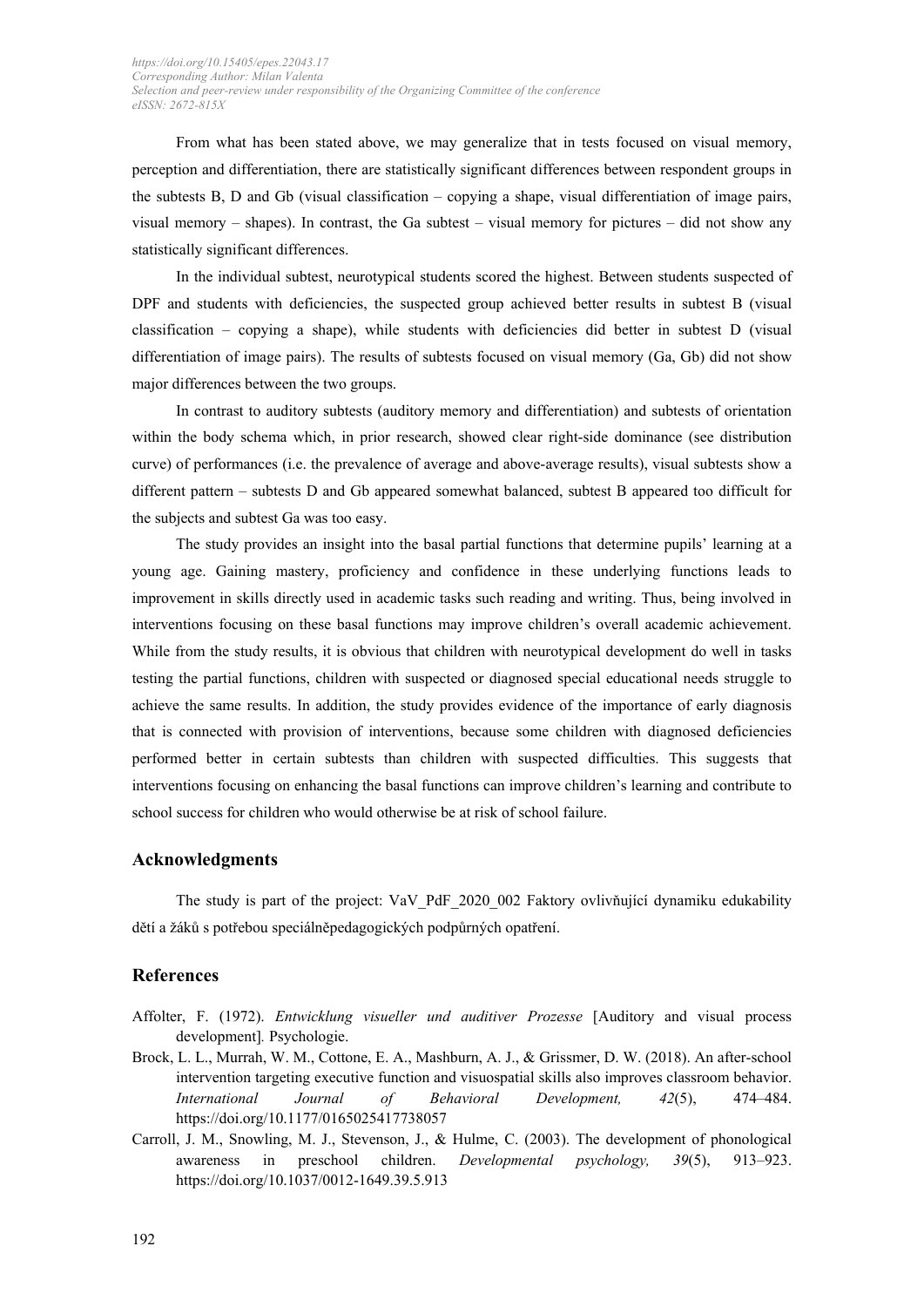- Cheng, D., Xiao, Q., Chen, Q., Cui, J., & Zhou, X. (2018). Dyslexia and dyscalculia are characterized by common visual perception deficits. *Developmental neuropsychology, 43*(6), 497–507. https://doi.org/10.1080/87565641.2018.1481068
- Elliot, J. G., Resing, W. C., & Beckmann, J. F. (2018). Dynamic assessment: A case of unfulfilled potential? *Educational Review, 70*(1), 7–17. https://doi.org/10.1080/00131911.2018.1396806
- Feuerstein, R. (2018). Cognitive assessment of the socioculturally deprived child and adolescent. In L. J. Cronbach, & P. J. D. Drenth (Eds.), *Mental tests and cultural adaptation* (pp. 263-276). De Gruyter Mouton.
- Flanagan, D. P., Alfonso, V. C., Costa, M., Palma, K., & Leahy, M. A. (2018). Use of ability tests in the identification of specific learning disabilities within the context of an operational definition. In D. P. Flanagan, & E. M. McDonough (Eds.), *Contemporary intellectual assessment: Theories, tests, and issues* (pp. 608–642). The Guilford Press.
- Graichen, J. (1973). Teilleistungsschwächen, dargestellt an Beispielen aus dem Bereich der Sprachbenutzung [Partial performance weaknesses, illustrated using examples from the area of language use]. *Zeitschrift für Kinder-und Jugendpsychiatrie, 1,* 113–143.
- Grofčíková, S., & Máčajová, M. (2021). Rhyming in the context of the phonological awareness of preschool children. *CEPS Journal, 11*(1), 115–138. https://doi.org/10.26529/cepsj.685
- Kim, Y. S. G. (2020). Hierarchical and dynamic relations of language and cognitive skills to reading comprehension: Testing the direct and indirect effects model of reading (DIER). *Journal of Educational Psychology, 112*(4), 667–684. https://doi.org/10.1037/edu0000407
- Layes, P. S., Kaddouri, D. A., Lalonde, P. R., & Rebai, P. M. (2021). Effects of Morphological Awareness Training on Reading Accuracy in Children with Dyslexia and its Transfer Effect on Phonological Awareness. *Journal of International Special Needs Education, 24*(2) 66–75. https://doi.org/10.9782/JISNE-D-19-00023
- Mohamed, A. H. H., Hassan, A. S., Al-Qaryouti, I., Al-Hashimi, A., & Al-Kalbani, Z. (2021). The development of phonological awareness among preschoolers. *Early Child Development and Care, 191*(1), 108–122.
- OECD (2019). OECD Education Policy Outlook 2019: Working Together to Help Students Achieve their Potential: Czech Republic. https://doi.org/10.1787/2b8ad56e-en
- Ray, K., Dally, K., Rowlandson, L., Tam, K. I., & Lane, A. E. (2021). The relationship of handwriting ability and literacy in kindergarten: a systematic review. *Reading and Writing* (2021), 1-37. https://doi.org/10.1007/s11145-021-10224-8
- Rezaei, T., Hassanzadeh, S., & Sobhani, F. (2020). The Effectiveness of Auditory Training Program on Improving Phonological Skills, Auditory Discrimination and Articulation in Students with Dyslexia. *Journal of Paramedical Sciences & Rehabilitation, 9*(3), 19–30.
- Santiago, P., Gilmore, A., Nusche, D., & Sammons, P. (2012). OECD Reviews of Evaluation and Assessment in Education: Czech Republic 2012. OECD Publishing.
- Scharinger, J., & Scharinger, F. W. (1994). *Dílčí oslabení výkonu – rozpoznávaní a vliv na školní praxi* [Partial impairment of performance - recognition and influence on school practice]. Univerzita Karlova v Praze.
- Šilonová, V., Klein, V., & Rochovská, I. (2021). Inclusive Diagnostics and Stimulation of Socially Disadvantaged Children of a Pre-School Age: Experimental Verification. *Problems of Education in the 21st Century, 79*(5), 804–825.
- Sindelar, B. (1985). Vefahren zur Effasung von Teilleistungsschwächen [Procedure for recording partial performance weaknesses]. Eigenferlag.
- Sindelar, B. (2000). Diagnosis and treatment practices in the field of ADD/ADHD/HD in Europe. Council of Europe Publishing.
- Sindelar, B. (2007a). *Deficity dílčích funkcí (Teoretická část)* [Deficits of partial functions (Theoretical part)]. Psychodiagnostika.
- Sindelar, B. (2007b). *Diagnostická metoda k zjišťování deficitů dílčích funkcí u školních dětí (příručka)* [Diagnostic method for detecting partial function deficits in school children (manual)]. Psychodiagnostika.